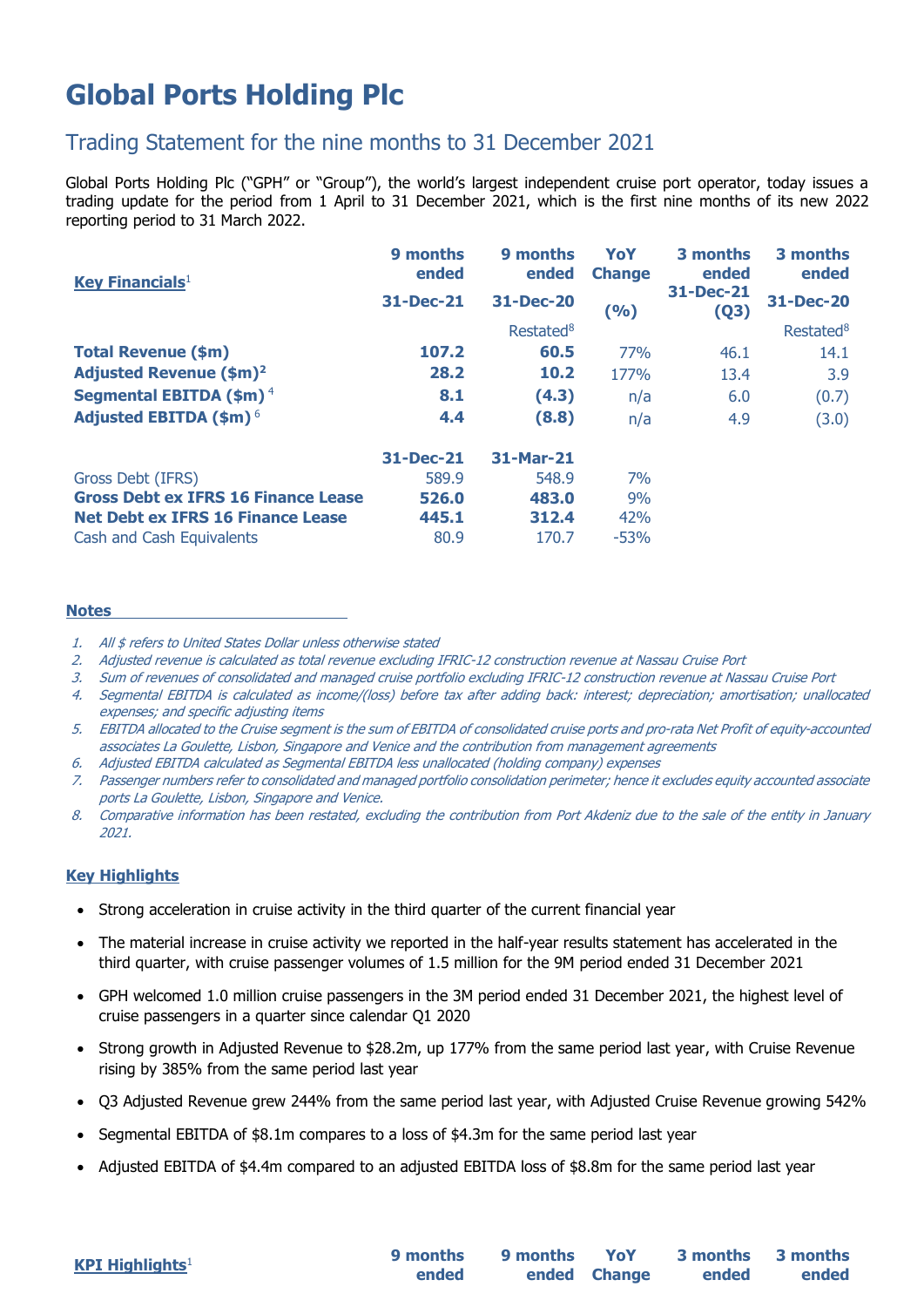|                                               | 31-Dec-21 | 31-Dec-20<br>Restated <sup>8</sup> | (9/6)  | <b>31-Dec-21</b> | <b>31-Dec-20</b><br>Restated <sup>8</sup> |
|-----------------------------------------------|-----------|------------------------------------|--------|------------------|-------------------------------------------|
| Passengers (m PAX) <sup>7</sup>               | 1.5       | 0.04                               | 3760%  | 1.0              | 0.03                                      |
| General & Bulk Cargo ('000 tons)              | 140.2     | 25                                 | 461%   | 80.1             | 6.6                                       |
| Container Throughput ('000) TEU)              | 36.4      | 41.8                               | $-13%$ | 10.5             | 14.6                                      |
| Cruise Revenue ex-IFRIC 12 (\$m) <sup>3</sup> | 21.6      | 4.5                                | 385%   | 11.3             | 1.8                                       |
| <b>Commercial Revenue (\$m)</b>               | 6.5       | 5.7                                | 14%    | 2.0              | 2.1                                       |
| Adjusted Revenue $(\$m)^2$                    | 28.2      | 10.2                               | 177%   | 13.4             | 3.9                                       |
| Cruise EBITDA (\$m) <sup>5</sup>              | 5.5       | (6.3)                              | n/a    | 5.2              | (1.6)                                     |
| <b>Commercial EBITDA (\$m)</b>                | 2.6       | 1.9                                | 35%    | 0.8              | 0.8                                       |
| Adjusted EBITDA (\$m) <sup>6</sup>            | 4.4       | (8.8)                              | n/a    | 4.9              | (3.0)                                     |
| Cruise EBITDA Margin (%)                      | 25%       | n/a                                |        | 45%              | n/a                                       |
| Commercial EBITDA Margin (%)                  | 40%       | 34%                                |        | 40%              | 39%                                       |
| Adjusted EBITDA Margin (%)                    | 16%       | n/a                                |        | 36%              | n/a                                       |

#### **Cruise**

- The increased activity in the third quarter was the result of a significant increase in cruise calls in the period. Fiscal Q3 cruise calls increased by 113% on Q2 and 1559% from the same period last year on a like-for-like basis
- Cruise calls in the quarter were still down 32% compared to the same pre-Covid period in 2019. However, this is a significant improvement compared to -84% at the half-year stage
- Cruise revenue for the third quarter was \$9.6m higher than in the same period last year, at \$11.3m and Cruise EBITDA was \$6.7m higher at \$5.2m, representing a Q3 Cruise EBITDA margin of 45%
- Total cruise revenue was \$100.7m for the nine months to 31 December 2021. Excluding the impact of IFRIC-12 Construction revenues at Nassau Cruise Port cruise revenue was \$21.6m, a significant increase on the \$4.5m reported for the nine months to 31 December 2020
- On-board Covid-19 measures continue to impact occupancy rates across the industry negatively. This impact is reflected in passenger volumes, which in Q3 on like-for-like basis were 42% of the passenger volumes for the same period in 2019. Nevertheless, this is a material improvement compared to fiscal H1-2022, were passenger volumes were only 12% of the passenger volumes for the same period in 2019

#### **Commercial**

- Total container volumes (TEUs) fell by 13% and General & Bulk volumes grew 461%, driven by volumes in certain low margin cargo items
- Total commercial revenues rose by 14% to \$6.5m for the nine months to 31 December 2021 vs \$5.7m for the nine months to 31 December 2020

#### **Balance Sheet**

At 31 December 2021, IFRS gross debt was \$589.9m (Ex IFRS-16 Finance Leases Gross Debt: \$526m), compared to gross debt at 31 March 2021 of \$548.9m (Ex IFRS-16 Finance Leases Gross Debt: \$483.0m). Net debt Ex IFRS-16 finance leases was \$445.1m compared to \$312.4m as at 31 March 2021. At 31 December 2021, GPH had cash and cash equivalents of \$80.9m, compared to \$170.6m at 31 March 2021.

The net debt increase of \$132.7m in the period was primarily driven by (i) capital expenditure of \$83.6m, with \$79.5m of this spent on our continued investment into the transformation of Nassau Cruise Port, (ii) the use of the high level of available cash as of 31 March 2021 as a result of the sale of Port Akdeniz in January 2021 for the Eurobond refinancing, and (iii) additional indebtedness at Nassau Cruise Port to finance the investment commitment there. Net cash from operating activities was a negative \$11.8m in the period, mainly driven by advance contractor payments for capital expenditure in Nassau.

Net cash from financing activities was a negative \$98.5m, reflecting the net impact of our early Eurobond repayment, drawdown on our new loan facility and an additional \$55.0m of debt issuance by Nassau Cruise Port as well as \$43.1m of interest paid in the period. Interest cash payments during the period were notably higher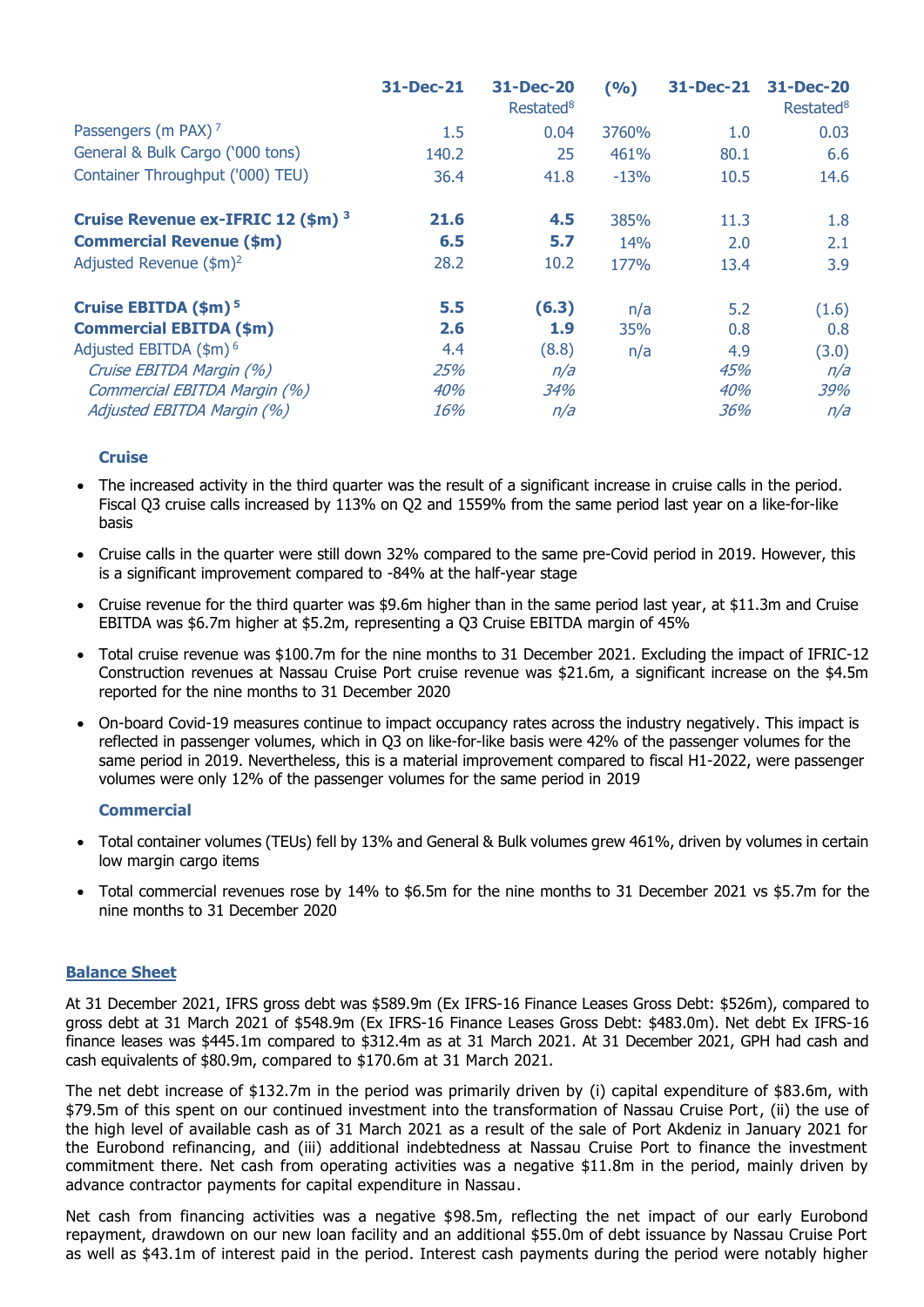because the first interest payment date on the May 2020 bond issued by Nassau Cruise Port (current outstanding amount of \$134.4m) was June 2021. All future interest at Nassau Cruise Port is to be paid semi-annually.

During the period, GPH entered into a five-year, senior secured loan agreement for up to \$261.3m with Sixth Street, a leading global investment firm. The loan agreement provides for two term loan facilities, an initial five-year term facility of \$186.3m and an additional five-year growth facility of up to \$75.0m. The latter will be key to the continued success of our growth strategy. The first enabled the early repayment in July 2021 of the \$250m 8.125% senior secured Eurobond due November 2021 (together with proceeds from the sale of Port Akdeniz).

#### **Other developments**

Despite the significant impact of Covid-19 on the cruise industry and our cruise operations, we have continued to deliver on our strategic growth ambitions. GPH added two more cruise ports to its port network during the period. A 20-year concession agreement was signed and operations commenced at Taranto Cruise Port, Italy, and a 20-year lease agreement for Kalundborg Cruise Port, Denmark, was also signed. Ravenna Cruise Port, which accounted for less than 1% of our cruise passenger volumes in calendar 2019, exited the portfolio during the period when the concession agreement came to an end.

The Port Authority of Las Palmas awarded preferred bidder status to Global Ports Canary Islands S.L., an 80:20 joint venture between GPH and our local partner Sepcan S.L., to operate three cruise port concessions in the Canary Islands. This agreement will cover three cruise port concessions: the port of Las Palmas de Gran Canaria, port of Arrecife (Lanzarote) and Puerto del Rosario (Fuerteventura), which will have tenures of 40 years, 20 years and 20 years respectively.

After the period ended, GPH announced that it had been awarded preferred bidder status for a concession agreement with the Tarragona Port Authority for a 12-year concession, with a 6-year extension option, to manage the services for cruise passengers in Tarragona, Spain.

#### **Outlook**

Since the end of the first quarter of the financial year, there has been a strong month-on-month acceleration in cruise calls and passenger volumes. This acceleration primarily reflects the continued easing of travel restrictions, the continued strong underlying demand from consumers to return to cruising and the continued increase in fleet deployment from the major cruise lines to match the easing of restrictions and consumer demand.

This continued positive momentum can be seen in our cruise calls for January and February 2022. On a like-for-like basis, they were only 9% below the same period in 2019, with Nassau Cruise Port actually welcoming more ships in February 2022 than in February 2019.

The cruise industry currently expects activity levels to continue to rise, with the industry expecting to reach close to 100% fleet deployment during the summer of 2022. For GPH, current itineraries and fleet deployment schedules from the cruise lines point to a continued pick-up in activity across our network as more cruise ships return to service.

As activity levels continue to increase, cruise ship occupancy levels will be crucial to our financial performance. Occupancy levels remain significantly below long-established historical norms of over 100% and have not materially risen in recent months. In the last few months, concerns around the Omicron variant had a negative impact on cruise ship occupancy levels, with passenger volumes for January and February 2022 59% below the same period in 2019. However, occupancy levels are expected to steadily increase over the next 12 months, trending back towards a run rate of c100% by the end of calendar year 2022.

Longer-term, the outlook for the cruise industry continues to be positive. The passenger capacity of the industry is forecast to grow by 45% by 2027, from 2019 levels. Driven by the 75 cruise ships currently in the cruise ship order book and due for delivery by 2027.

This growth in the number of ships and the size of ships means that many cruise ports will need to invest in their infrastructure in order to be able to accommodate the new ships. There is no better example of this type of investment than GPH's significant investments into Antigua Cruise Port and Nassau Cruise Port. Despite the impact of the Covid-19 pandemic on GPH and the cruise industry, our investment to increase the capacity of these ports and transform the passenger experience has largely continued as planned over the last two years; this demonstrates the commitment of GPH and our partners to our ports and destinations.

Our strategic ambition to grow the number of cruise ports in the network remains a key focus for the board and management. Despite the unprecedented nature of the Covid-19 crisis and its significant impact on our business, we have continued to grow the number of cruise ports in our network. Since the onset of the crisis, we have announced agreements to add eight new cruise ports to the portfolio, a significant achievement in any period. This success stands as a testament to the strength of our operational capabilities and the appeal of our global expertise and operating model to a fragmented global growth industry.